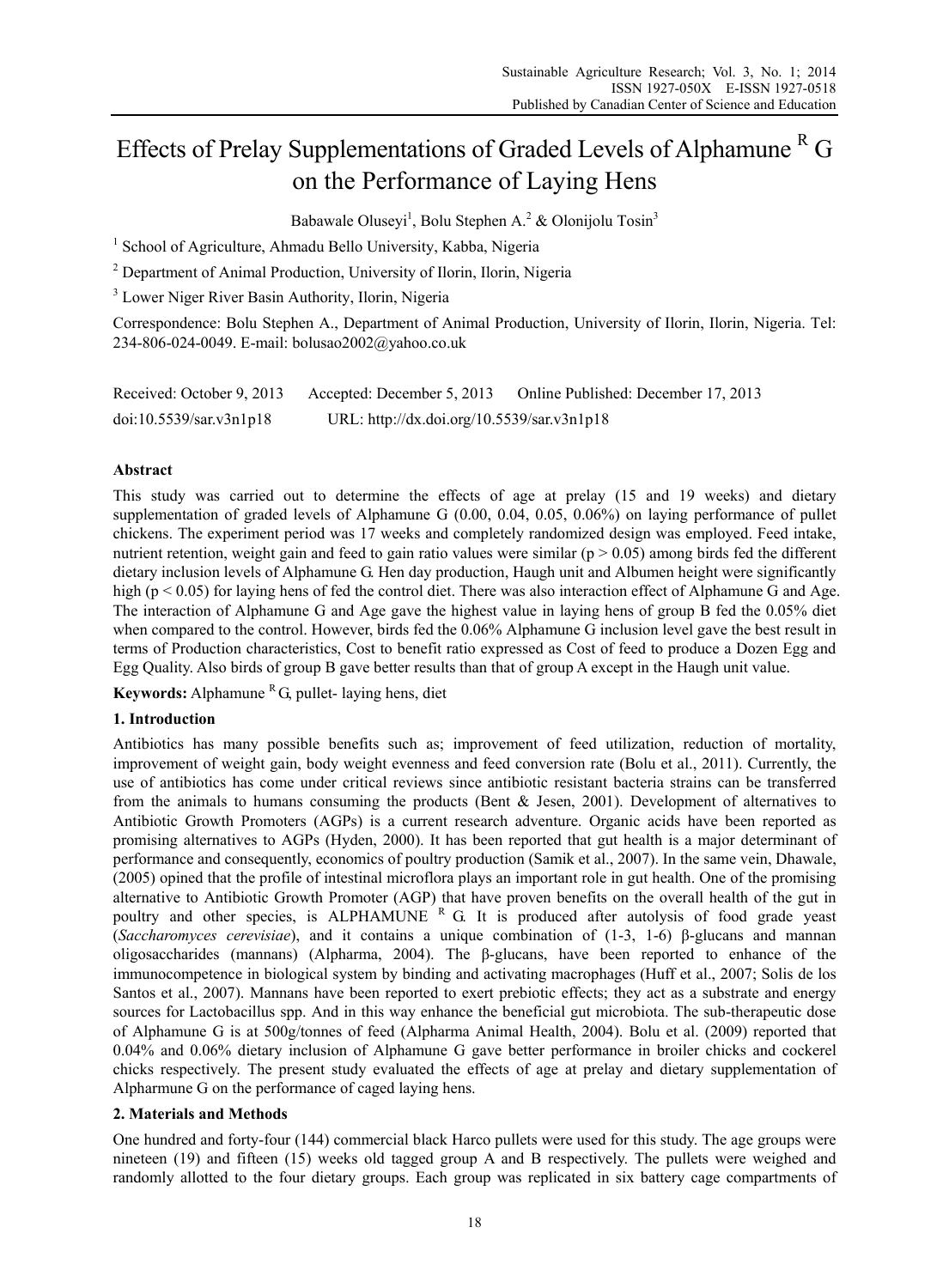three birds each.

The dietary groups were the supplemental graded levels of Alphamune G (0.00, 0.04, 0.05 and 0.06%) incorporated into a basal diet (Table 1) which was formulated to meet the nutrient requirement of laying hens (NRC, 1994). Routine management programme for vaccination and other production activities in the laying hen pens followed. The birds were fed with the pre-lay diet 0-3 week and layer diet was fed 3-17 weeks of the experiment. Water and feed were given *ad-libitum*. Birds of group B fed with 0.00% level of Alphamune G were administered 0.05% dietary treatment level of Alphamune G at 28 weeks old till the end of the experiment. This was done to observe the effect of Alphamune G on birds not offered Alphamune G during pre-lay but later offered Alphamune G during laying. Data were collected when birds were thirty-six and thirty-two weeks old to when birds were forty-four and forty weeks old for each of group A and B, respectively to ensure that the laying pullets are in Phase II of egg production. Feed intake and body weight gain values were measured weekly and the values obtained were employed to compute the feed to gain ratio. Feed per Dozen Egg and Feed Cost per Dozen Egg was calculated to compute the efficiency of production. Albumen height, Albumen width and Haugh unit score were recorded and used to compute the Albumen quality, Haugh unit was also calculated. A tripod spherometer was used to measure the height of the Albumen at the mid-point, Albumen width was measured with venier calliper. Nutrient retention was determined at thirty-two weeks old for a period of three days, using the total collection method. Proximate compositions of the diet and faecal samples were determined according to the methods of AOAC (1990).

|  |  |  | Table 1. Composition of basal diets (%dm) |  |  |
|--|--|--|-------------------------------------------|--|--|
|--|--|--|-------------------------------------------|--|--|

| Ingredient                       | Pre-lay diet % | Layers diet %  |
|----------------------------------|----------------|----------------|
| Maize                            | 46.42          | 58             |
| Corn Bran                        | 12.5           |                |
| Wheat Bran                       | 11             | 7              |
| PKC                              | 6              | 6              |
| Fishmeal 68%                     | 1.5            | 2              |
| Soybean Meal                     | 15             | 18             |
| Oyster Shell                     | 4.65           | 7.3            |
| <b>Bone Meal</b>                 | 2.2            | $\overline{2}$ |
| Vitamin Premix                   | 0.25           | 0.25           |
| Lysine                           | 0.1            | 0.1            |
| Methionine                       | 0.1            | 0.1            |
| Salt                             | 0.28           | 0.2            |
| Total                            | 100            | 100            |
| <b>Analysed nutrient content</b> |                |                |
| $ME$ (kcal/kg)                   | 2661           | 2716           |
| Crude Protein (%)                | 16             | 16.1           |
| Ca $(\%)$                        | 2.5            | 3.5            |
| $P(\% )$                         | 0.83           | 0.83           |
| Lysine $(\% )$                   | 0.72           | 0.78           |
| Methionine                       | 0.27           | 0.28           |

\*Premix supplied per kg of diets; Vitamin A: 8 X 106 IU, Vitamin D3: 1500 IU, Vitamin E: 10 IU, Vitamin K3: 1.5 mg, Vitamin B1: 1.6 mg, Vitamin B2: 4 mg, Vitamin B6: 1.5 mg, Vitamin B12:0.0 mg, Niacin: 20 mg, Pantothenic acid: 5 mg, Folic acid: 0.05 mg, Biotin 0.75 mg, Choline Chloride: 1.75 X 104 mg, Cobalt: 0.2 mg, Copper: 0.2 mg, Iodine: 1mg, Iron: 20 mg, Manganese: 40 mg, Selenium: 0.2 mg, Zinc: 80 mg, Antioxidant: 1.25 mg.

#### **3. Statistical Analysis**

Response criteria from the were subjected to Analysis of Variance (ANOVA) (Steel & Torrie, 1980) for Completely Randomized experimental Design with a factorial treatment design of 2x4 (2 levels of group A and B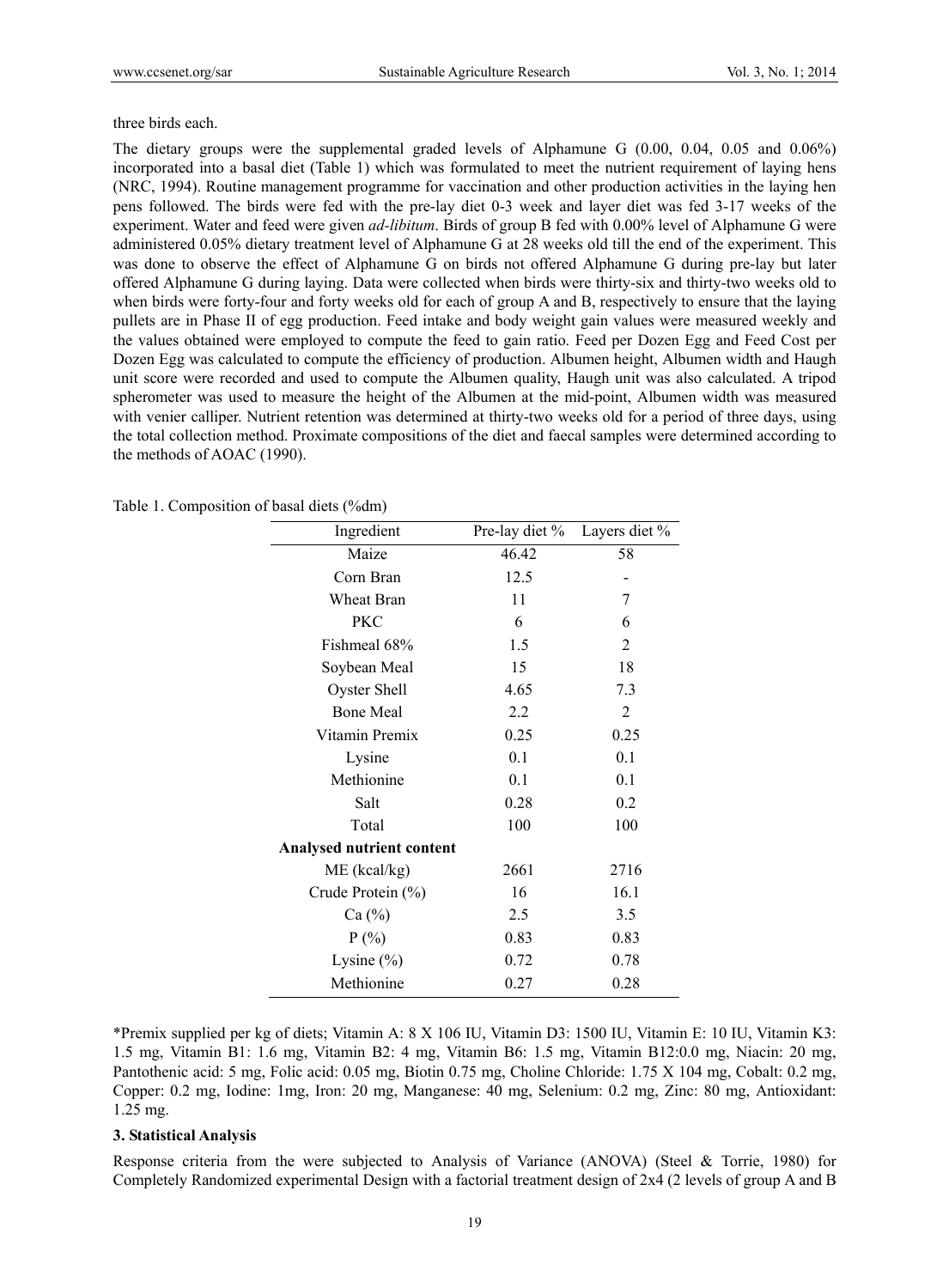ages of birds by 4 levels of dietary feed) using Genstat 5, Release 3.2 (2nd Edition) Statistical software. Differences between treatment means were separated by subjecting them to Duncan Multiple Range Test (Duncan, 1955).

## **4. Results and Discussion**

Feed intake was not significantly affected ( $p > 0.05$ ) dietary Alphamune<sup>R</sup> G. Laying hens fed 0.06% dietary inclusion of Alphamune®G gave the highest values for weight gain (-2.53 g/bird/week) (Table 2). This observation corroborates the reports of Bolu et al. (2009) when Alphamune®G was fed to broiler chicks. Cumulative weight gain is a function of nutrition; Alphamune<sup>®</sup>G and other yeast cell complex have been reported to improve feed conversion efficiency and increase final body weight in chickens (Bolu et al., 2009; Zhang et al., 2005). Body weight controls feed intake and egg size. Body weight has a dramatic effect on egg size; large birds at maturity can be expected to produce large eggs throughout their laying cycle (Leeson  $\&$ summers, 2005).

|  |  |  | Table 2. Effects of graded levels of alphamune <sup>®</sup> g on production performance of the laying hens |  |
|--|--|--|------------------------------------------------------------------------------------------------------------|--|
|  |  |  |                                                                                                            |  |
|  |  |  |                                                                                                            |  |

| Dietary Alphamune <sup>®</sup> G (%) |                   |                   |                    |                    |            |  |  |  |  |
|--------------------------------------|-------------------|-------------------|--------------------|--------------------|------------|--|--|--|--|
| Parameters                           | $\theta$          | 0.04              | 0.05               | 0.06               | <b>SEM</b> |  |  |  |  |
| Feed Intake $(g/d/bird)$             | 86.54             | 88.81             | 83.89              | 85.65              | 3.63       |  |  |  |  |
| Weight Gain(g/d/bird)                | $-3.51$           | $-5.72$           | 0.06               | $-2.53$            | 6.4        |  |  |  |  |
| % Hen Day Production                 | 57.7 $^{\circ}$   | 53.1 <sup>b</sup> | 58.0 <sup>a</sup>  | 55.9 bc            | 3.86       |  |  |  |  |
| Feed To Gain Ratio                   | $-46$             | $-27$             | $-49$              | $-3$               | 21         |  |  |  |  |
| Feed/Dozen Egg $(g)$                 | 1919              | 2072              | 2175               | 1976               | 157.8      |  |  |  |  |
| Feed cost/Dozen Egg(N)*              | 1307 <sup>a</sup> | $140.8^{bc}$      | 148.0 <sup>b</sup> | $134.5^{\text{a}}$ | 10.7       |  |  |  |  |

a b- Means values that have different superscript letter in the same row are significantly different ( $P > 0.05$ ). \*1  $usd = N156$ .

Table 3. Interactive effects of graded levels of Alphamune and age at which alphamune was administered on the production characteristics

|                  | Parameters     |                   |                   |      |                  |                         |                                           |  |  |  |
|------------------|----------------|-------------------|-------------------|------|------------------|-------------------------|-------------------------------------------|--|--|--|
| Alphamune        | Age            | Av.Feed<br>Intake | Av.Weight<br>Gain | %HDP | Av.<br>Feed:Gain | Av.Feed/dozen<br>Egg(g) | Av.Feed cost<br>$\sqrt{d}$ ozen Egg $(N)$ |  |  |  |
|                  |                |                   |                   |      |                  |                         |                                           |  |  |  |
| $\boldsymbol{0}$ | A              | 87.42             | $-4.03$           | 55.3 | $-36$            | 2029                    | 138.2                                     |  |  |  |
|                  | B              | 85.67             | $-2.98$           | 60.1 | $-55$            | 1810                    | 123.2                                     |  |  |  |
| 0.04             | C <sub>1</sub> | 86.31             | $-5.77$           | 51.6 | $-50$            | 2046                    | 139                                       |  |  |  |
|                  | D1             | 91.31             | $-5.67$           | 54.6 | $-4$             | 2098                    | 142.7                                     |  |  |  |
| 0.05             | C <sub>2</sub> | 85.47             | $-0.87$           | 47   | $-37$            | 2270                    | 154.3                                     |  |  |  |
|                  | D2             | 82.3              | 0.98              | 49.1 | $-61$            | 2081                    | 141.7                                     |  |  |  |
| 0.06             | C <sub>3</sub> | 88.16             | $-0.35$           | 54.1 | $-3$             | 2120                    | 144.2                                     |  |  |  |
|                  | D <sub>3</sub> | 83.13             | $-4.72$           | 57.7 | $-3$             | 1833                    | 124.8                                     |  |  |  |
| <b>SEM</b>       |                | SD                | NS                | NS   | NS               | NS                      | NS                                        |  |  |  |

Means followed by the same superscript letter in the same row are not significantly different ( $P > 0.05$ ).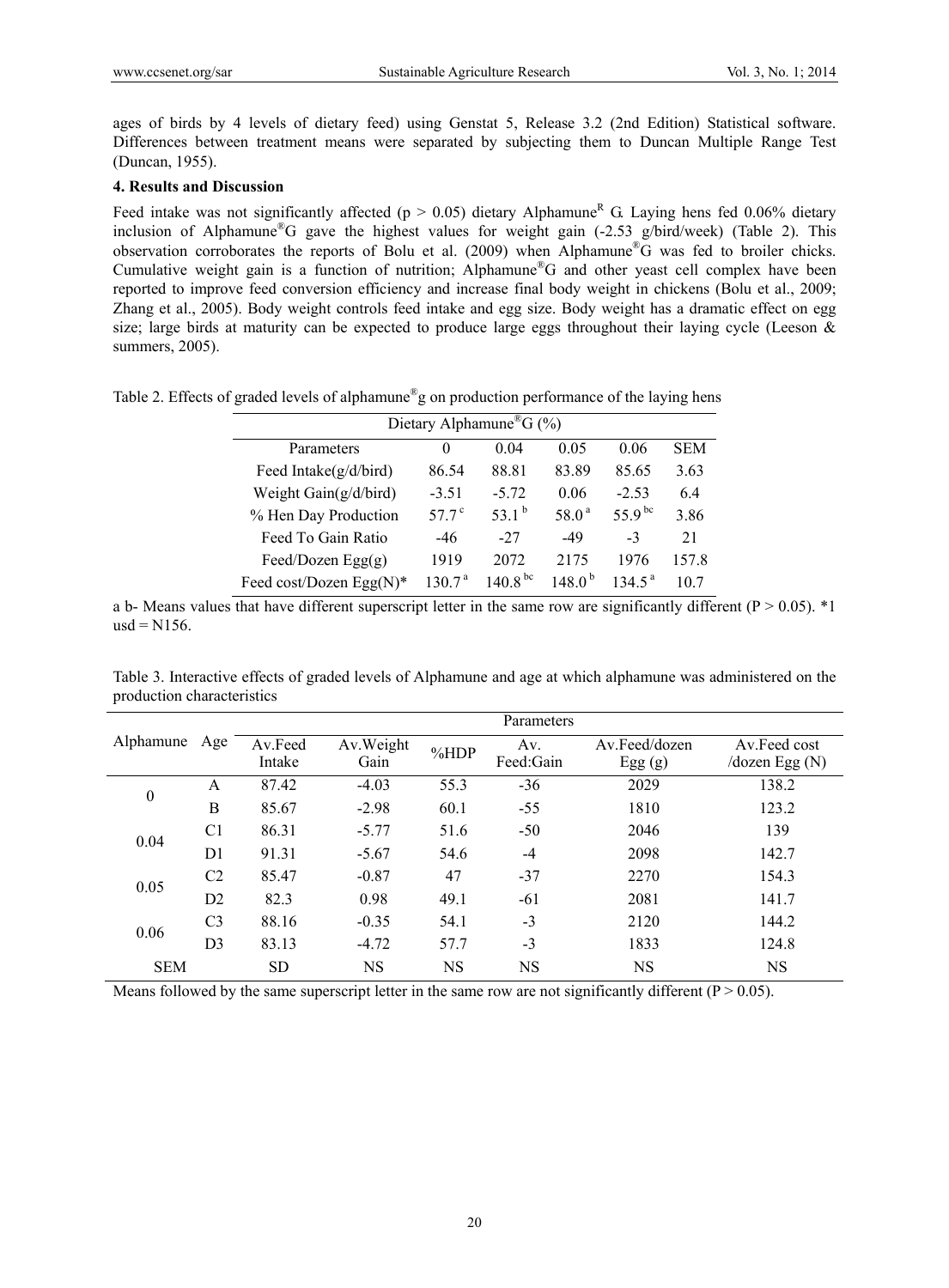|                          | Dietary Alphamune <sup>®</sup> G (%) |             |       |       |            |  |  |  |
|--------------------------|--------------------------------------|-------------|-------|-------|------------|--|--|--|
| Parameters               | 0                                    | 0.04        | 0.05  | 0.06  | <b>SEM</b> |  |  |  |
| Egg weight $(g/d/bird)$  | 56.16                                | 56.55       | 58.31 | 55.18 | 1.16       |  |  |  |
| Albumen Width (mm)       | 62.9                                 | 62.52       | 60.57 | 62 11 | 1.24       |  |  |  |
| Egg Yolk Height (mm)     | 13.89                                | $14.98^{b}$ | 14.82 | 15.28 | 0.33       |  |  |  |
| Albumen Height (mm)      | 8.24                                 | 8.22        | 8.18  | 8.15  | 0.28       |  |  |  |
| Yolk Index               | 0.41                                 | 0.43        | 0.44  | 0.46  | 0.01       |  |  |  |
| Yolk Width (mm)          | 33.76                                | 34.18       | 34.15 | 33.33 | 0.35       |  |  |  |
| Haugh Unit (mm)          | 73.5                                 | 74.1        | 74    | 73.9  | 2.13       |  |  |  |
| Egg Shell Thickness (mm) | 0.33                                 | 0.33        | 0.33  | 0.32  | 0.01       |  |  |  |

Table 4. Effects of graded levels of alphamune®g on egg quality traits of the laying hens

a b-Means followed by the same superscript letter in the same row are not significantly different ( $P > 0.05$ ).

Table 5. Effects of age at which alphamune was administered on of laying hens egg quality traits

| Parameters              | A                    | В                 | SEM  |
|-------------------------|----------------------|-------------------|------|
| Egg Weight $(g)$        | 56.93                | 56.17             | 0.82 |
| Albumen Width (mm)      | $59.67$ <sup>a</sup> | $64.37^{b}$       | 0.88 |
| Egg yolk Height (mm)    | 1441                 | 15.08             | 0.24 |
| Albumen Height (mm)     | $9.23^{b}$           | $7.16^a$          | 0.2  |
| Yolk Index (mm)         | 0.43                 | 0.44              | 0.01 |
| Yolk Width (mm)         | 33.52                | 34 2              | 0.25 |
| Haugh Unit (mm)         | $82.1^{b}$           | 65.7 <sup>a</sup> | 1.51 |
| Eggshell Thickness (mm) | 0.33                 | 0.33              | 0.01 |
|                         |                      |                   |      |

a,b Means followed by the different superscript letter in the same row are significantly different ( $P > 0.05$ ).

Table 5.1. Interactive effects of graded levels of alphamune and age at which alphamune was administered on the laying hens egg quality traits

|                  |     | Parameters     |               |               |               |                    |               |                     |               |  |
|------------------|-----|----------------|---------------|---------------|---------------|--------------------|---------------|---------------------|---------------|--|
| Alphamune        | Age | Alb.<br>Height | Alb.<br>Width | Yolk<br>Index | Yolk<br>Width | Egg Yolk<br>Height | Haugh<br>Unit | Shell<br>Thick ness | Egg<br>Weight |  |
| $\boldsymbol{0}$ | A   | 9.73           | 58.85         | 0.41          | 32.93         | 13.35              | 84.9          | 0.3367              | 57.03         |  |
|                  | B   | 6.75           | 66.95         | 0.4183        | 34.58         | 14.43              | 62.2          | 0.335               | 55.28         |  |
| 0.04             | A   | 9.33           | 60.17         | 0.42          | 34.18         | 14.37              | 82.8          | 0.3233              | 57.97         |  |
|                  | B   | 7.1            | 64.87         | 0.4567        | 34.18         | 15.6               | 65.5          | 0.3383              | 55.13         |  |
| 0.05             | А   | 8.87           | 59.47         | 0.4433        | 34.2          | 15.03              | 80            | 0.3317              | 56.92         |  |
|                  | B   | 7.5            | 64            | 0.43          | 34.1          | 14.6               | 67.9          | 0.335               | 59.71         |  |
| 0.06             | A   | 9              | 60.22         | 0.455         | 32.75         | 14.88              | 80.7          | 0.3317              | 55.82         |  |
|                  | B   | 7.3            | 64            | 0.46          | 33.92         | 15.68              | 67.2          | 0.325               | 54.55         |  |

Table 6. Effects of graded levels of alphamune on nutrient retention of laying hens (%)

| Alphamune® G Level 0 |       | 0.04     | 0.05  | 0.06     | <b>SEM</b> |
|----------------------|-------|----------|-------|----------|------------|
| Crude Fibre $(\% )$  | 36.62 | $-6.05$  | 2 3 4 | 17       | 0.01       |
| Crude Ash $(\% )$    | 796   | $-53.12$ | -44.6 | $-47.75$ | 0.06       |
| Crude Protein (%)    | 67 17 | 45.73    | 343   | 43.25    | 0.15       |
| Crude Fat $(\% )$    | 62.9  | 3795     | 45.05 | 7.65     | 0.19       |

Means followed by the different superscript letter in the same row are significantly different ( $P > 0.05$ ).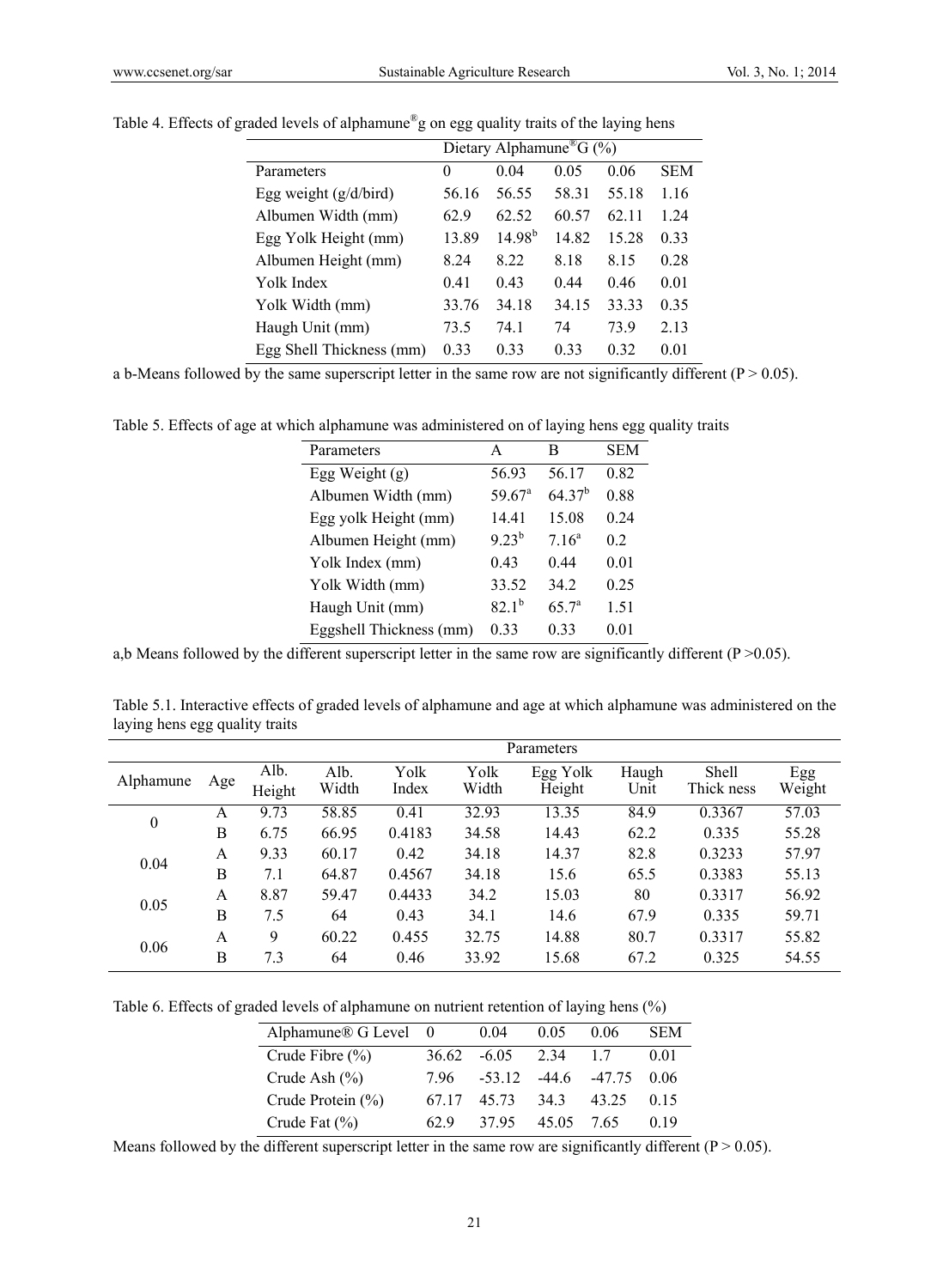| Table 7. eEffects of age at which alphamune was administered on nutrient retention of laying hens egg quality |  |  |  |  |  |  |
|---------------------------------------------------------------------------------------------------------------|--|--|--|--|--|--|
| traits                                                                                                        |  |  |  |  |  |  |

| AGE                 |                    | R               | SEM            |
|---------------------|--------------------|-----------------|----------------|
| Crude Fibre $(\% )$ | $-1.09a$           | $18.39^{b}$     | 0.01           |
| Crude Ash $(\% )$   | $-47.83$           | $-20.92$        | 0.04           |
| Crude Protein (%)   | 46.23 <sup>a</sup> | $48.99^{b}$     | 0 <sub>1</sub> |
| Crude Fat $(\% )$   | $43.34^{b}$        | $33.68^{\rm a}$ | 0.14           |

a b- Means followed by the different superscript letter in the same row are significantly different ( $P > 0.05$ ).

There were no significant difference ( $p > 0.05$ ) of interaction effect between Alphamune and Age in the egg quality traits except for Albumen height and Haugh unit. Laying hens of group A had a higher mean value of Albumen height and Haugh unit than those of group B (Table 4). Age of the hens significantly influenced ( $p \le$ 0.05) the Haugh unit this observation agrees with earlier reports that many factors such as storage time, temperature, age of birds, strain, nutrition and disease may affect the Haugh unit (Atteh & Leeson, 2005; Toussant et al., 1999). Petersen (1965) reported that feed formulations or genetic manipulations may not reduce the economic loss attributed to moisture loss and a decline in interior egg quality during extended storage. In the same vein, Albumen height has been reported to decrease significantly post-storage and lower albumen weights of eggs modified by high storage temperature (Walsh et al., 1995). There was no significant difference in the egg shell thickness thus supporting the reports of Mahdavi et al. (2005) that addition of lactic acid producing bacteria to the laying hen diet had no significant effect on egg shell thickness. Bare and Striem (1998) stated that a probable explanation for thin egg shell in older hens may be lessening of calcium deposition with the passage of time. Protein and fat retention results obtained disagreed with the report of Bolu et al. (2009) that similar treatments did not influence nutrient retention.

HDP value were high for birds fed the control diet and 0.06 inclusion level of Alphamune®G. Feed per Dozen Egg value was lowest followed similar trend as the HDP. For all the laying pullets given dietary Alphamune<sup>®</sup>G, feed intake was lowest for birds fed 0.05% and 0.06% inclusion leves. Haugh unit values was lowest in birds fed control diet followed by 0.06% Alphamune®G. Laying hens fed inclusion level 0.06% gave the best result in term of Production Characteristics, Cost to Benefit ratio and Egg Quality.

#### **5. Conclusion**

Prelay supplementation of Alphamune G at 0.05-0.06% enhanced production parameters. To further ensure higher benefits from this practice, prelay dietary supplementation should be done at the age of nineteen.

### **References**

- A. O. A. C. (1990). *Association of official Analytical Chemists* (15th ed.). Official Method of Analysis. Washington, DC.
- Alpharma Animal Health. (2004). *Alphamune G. For poultry*. Retrieved from http://www.thepoultrysite.com/articles/722/alpham une-g-data-sheet
- Applegate, T., Ladwig, J. E., Weissert, L., & Lilburn, M. S. (1999). Effect of hen age on intestinal development and glucose tolerance of the Pekin duckling. *Poultry Science, 78*, 1485-1492.
- Atteh, J. O., & Leeson, S. (1985). Response of laying hens to dietary saturated and unsaturated fatty acids in the presence of varying dietary calcium levels. *Poultry Science, 64*, 520-528. http://dx.doi.org/10.3382/ps.0640520
- Bare, A., & Striem, S. V. (1998). Effects of age at onset of production, light regime and dietary calcium on performance, eggshell traits, duodenal calbindin and cholecalciferol metabolism. *British Poultry Science, 39*, 282-290. http://dx.doi.org/10.1080/00071669889268
- Bent, B., & Jessen, B. B. (2000). Possible ways of modifying type and amount of products from microbial fermentation in the gut. *8th Symposium on Digestive Physiology in Pigs. Workshop on: Gut Environment. Influence of luminal factors* (pp. 12-14), Uppsala, Sweden.
- Bolu, S. A., Ojo, V., Oluyemi, O., Babawale, O. I., & Awodele, O. A. (2009). Effects of graded levels Alphamune G on the performance, blood chemistry and histology of cockerel chicks. *International Journal Poultry Science, 8*(4), 397-400. http://dx.doi.org/10.3923/ijps.2009.397.400